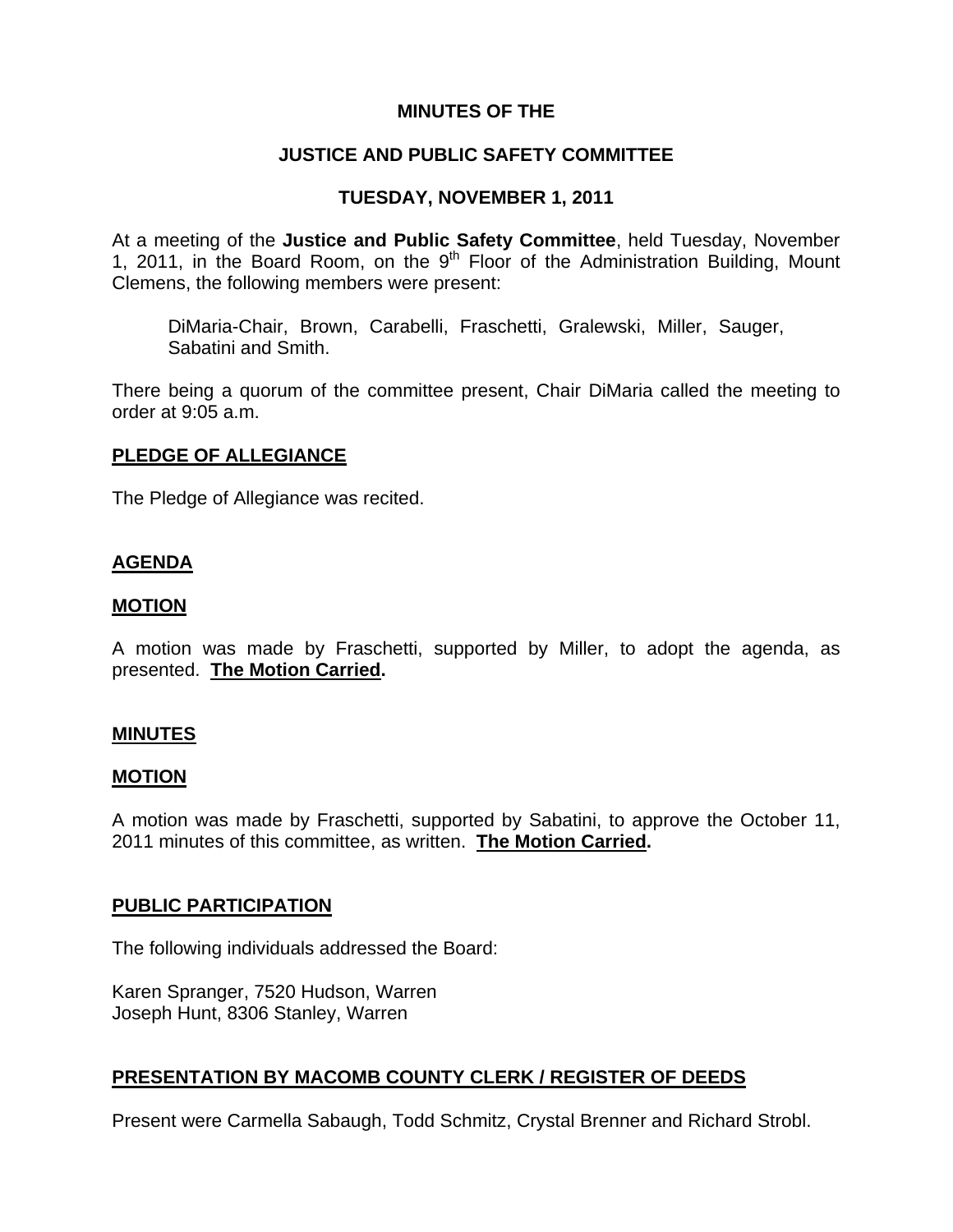Todd Schmitz gave a PowerPoint slide presentation entitled:

Macomb County Clerk / Register of Deeds Services Today Plans for the Future

Key topics consisted of the following:

- Clerk Existed before Statehood
- Clerk's Office Mandated by Constitution and Statute
- Clerks of Macomb County (1818-present)
- Office Locations
- Vital Records Services
- Court Services 22,793 cases in 2010
- Register of Deeds Documents Dating Back to 1818
- Election Department
- Over 19,000 Jurors Per Year
- Boards and Commissions
- Concealed Pistol Licensing Board
- Civil Service Commission
- 19 years of innovation
- Clerk / Register of Deeds Office
- Clerk and Court Go Google
- Services Provided in New Ways
- 32 National Association of Counties Achievement Awards
- Charter Commission 2009
- Sheriff Appointment Committee
- Increasing Access to the Ballot
- FastPass
- Elance.com
- Online Concealed Pistol License
- Emergency Contact Binder
- Online Chat Service
- Online Marriage License
- Oaths of Office
- Budget Cuts Balanced Approach
- Budget Salaries
- Building for the Future
- Vision
- Clerk / Register of Deeds Office of the Future
- Online Voter Registration
- Super Index